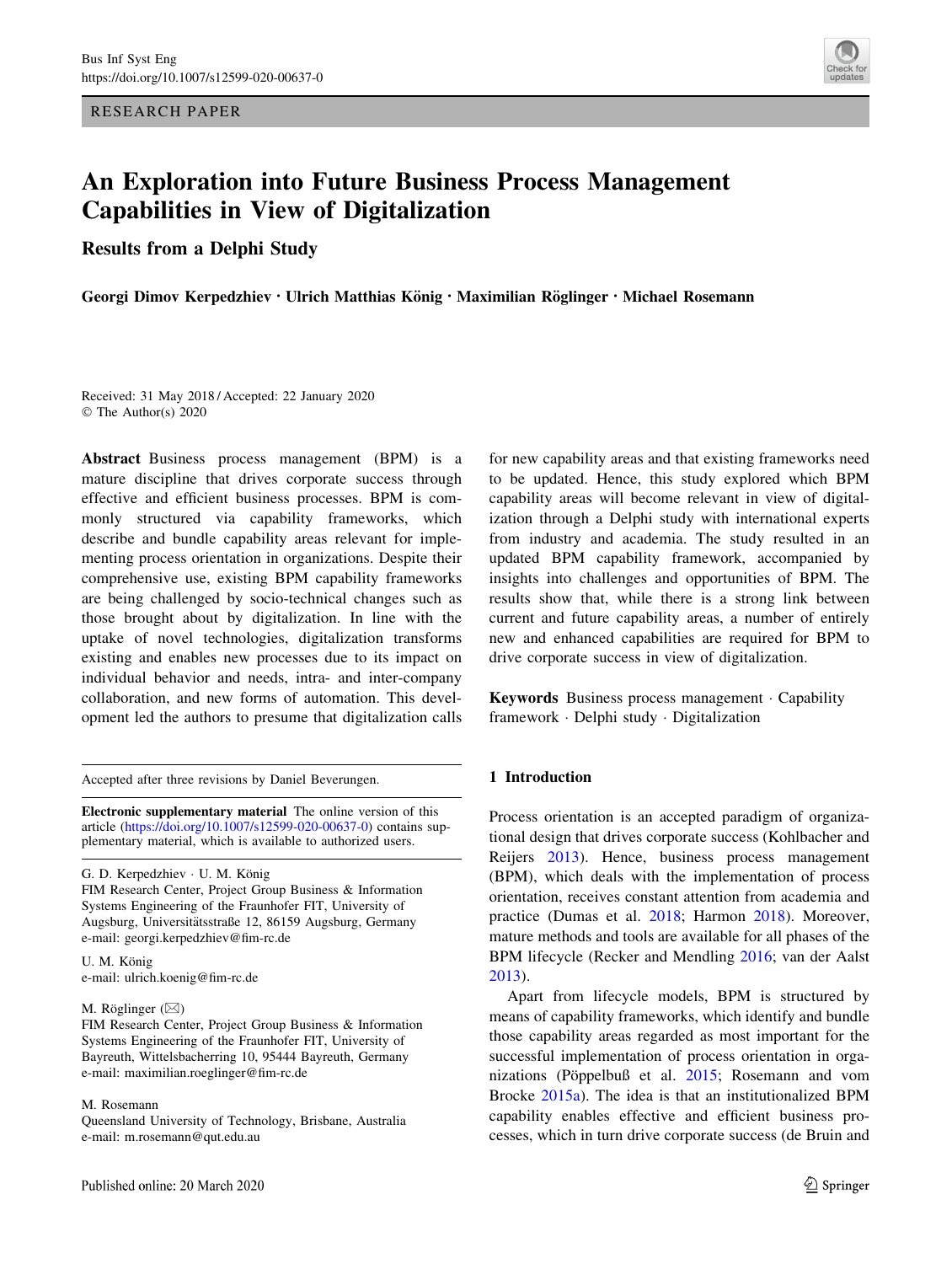<span id="page-1-0"></span>Rosemann [2005;](#page-12-0) Lehnert et al. [2016\)](#page-12-0). BPM capability frameworks have shaped up as an effective management tool due to their close relation to maturity models, which support fit/gap analyses, the derivation of roadmaps, and the prioritization of BPM investments. Capability frameworks also offer a common ground and a well-defined scope for academic discourse. Hence, many BPM capability frameworks and maturity models have been proposed (van Looy et al. [2017](#page-13-0)). A seminal pragmatic framework is included in Hammer's [\(2007](#page-12-0)) Process and Enterprise Maturity Model. A comprehensive and widely adopted framework from academia, which also plays a central role in our work, is that of de Bruin and Rosemann [\(2007](#page-12-0)), which includes 30 capability areas structured according to six so-called core elements of BPM; that is, Strategic Alignment, Governance, Methods, Information Technology (IT), People, and Culture (Rosemann and vom Brocke [2015c](#page-12-0)).

Despite their usefulness, existing BPM capability frameworks are being challenged by socio-technical changes such as those brought about by digitalization (Gimpel et al. [2018](#page-12-0); Legner et al. [2017](#page-12-0)). In line with the uptake of new technologies, digitalization transforms existing and enables new processes due to its impact on individual behavior and needs, intra- and inter-company collaboration, and new forms of automation (Berger et al. [2018;](#page-12-0) Gimpel et al. [2018\)](#page-12-0). For example, social collaboration platforms facilitate the assembly of teams working on knowledge-intensive processes independently of time and location (Colbert et al. [2016](#page-12-0); Motahari-Nezhad and Swenson [2013\)](#page-12-0). Robotic and cognitive process automation enable the automation of unstructured tasks (van der Aalst et al. [2018](#page-13-0); Willcocks and Lacity [2016;](#page-13-0) Zarkadakis et al. [2016\)](#page-13-0), while the Internet of Things and blockchain enable decentralized and trusted processes (Oberländer et al. [2017](#page-12-0); Viryasitavat et al. [2018\)](#page-13-0).

These examples led us to presume that, in view of digitalization, different capability areas are needed for BPM and that, as a result, existing capability frameworks need to be updated. We found support for this presumption in the literature. Recker  $(2014)$ , for instance, claims that the once-proposed BPM capability areas have too readily been accepted and taken for granted. Moreover, recent papers on the future of BPM underscore the need to challenge current BPM capability areas (Klun and Trkman [2018;](#page-12-0) Rosemann [2014;](#page-12-0) van der Aalst [2013\)](#page-13-0). However, neither existing BPM capability frameworks nor papers on the future of BPM account for the challenges and opportunities brought about by digitalization. Hence, our research question is: Which BPM capability areas will be relevant in the future in view of digitalization?

To answer this question, we conducted a Delphi study with international BPM experts from academia and industry. The Delphi method fits our explorative intention as it is geared toward forecasting, issue identification, and framework development (Okoli and Pawlowski [2004;](#page-12-0) Pare´ et al. [2013\)](#page-12-0). Moreover, it is repeatedly applied in information systems and BPM research (Becker et al. [2015](#page-12-0); Lang et al. [2018;](#page-12-0) Schmiedel et al. [2013](#page-12-0); Skinner et al. [2015](#page-13-0)). Our primary contribution is an updated BPM capability framework of possible capability areas, accompanied by insights into challenges and opportunities of BPM as a secondary contribution. We focus on BPM capability areas as they are the basis for maturity models. However, we discuss the further development of our capability framework towards a maturity model in the outlook.

The remainder of this paper is organized as follows. In Sect. 2, we provide the theoretical background on BPM and capability development. In Sects. [3](#page-2-0) and [4](#page-5-0), we outline our research method and present the results of our Delphi study. In Sect. [5,](#page-5-0) we assess the identified capability areas' novelty by comparing them to existing ones, and we conclude in Sect. [6](#page-8-0) with the implications, limitations, and avenues for future research.

# 2 Theoretical Background

BPM is the science and practice of overseeing how work is performed to ensure consistent outcomes and take advantage of improvement opportunities (Dumas et al. [2018](#page-12-0); van der Aalst [2013\)](#page-13-0). It strives for efficient and effective execution and the continuous management of business processes, as well as for the development of organizations' BPM capability (Harmon [2018;](#page-12-0) Rosemann and vom Brocke [2015a,](#page-12-0) [b](#page-12-0)). Processes are sets of activities in which humans and technology co-create value (Dumas et al. [2018](#page-12-0)). Though most commonly split into the areas of core, support, and management, processes can also be classified according to repetitiveness, knowledge intensity, interdependence, and variability (vom Brocke et al. [2016;](#page-13-0) Zelt et al. [2018b\)](#page-13-0). To implement process orientation in organizations, successful BPM requires capability areas related to the core elements of BPM: Strategic Alignment, Governance, Methods, IT, People, and Culture (Rosemann and vom Brocke [2015c](#page-12-0)). Thereby, method- and IT-related capability areas are commonly structured according to the phases of the BPM lifecycle; that is, process design, implementation, execution, monitoring, and improvement.

BPM has a strong link to capability development, which builds on the resource-based view of the firm (Pöppelbuß et al. [2015](#page-12-0); Trkman [2010;](#page-13-0) van Looy et al. [2014\)](#page-13-0). The reason is that processes and capabilities deal with the same phenomenon, the difference being that processes focus more on ''how'' while capabilities put more emphasis on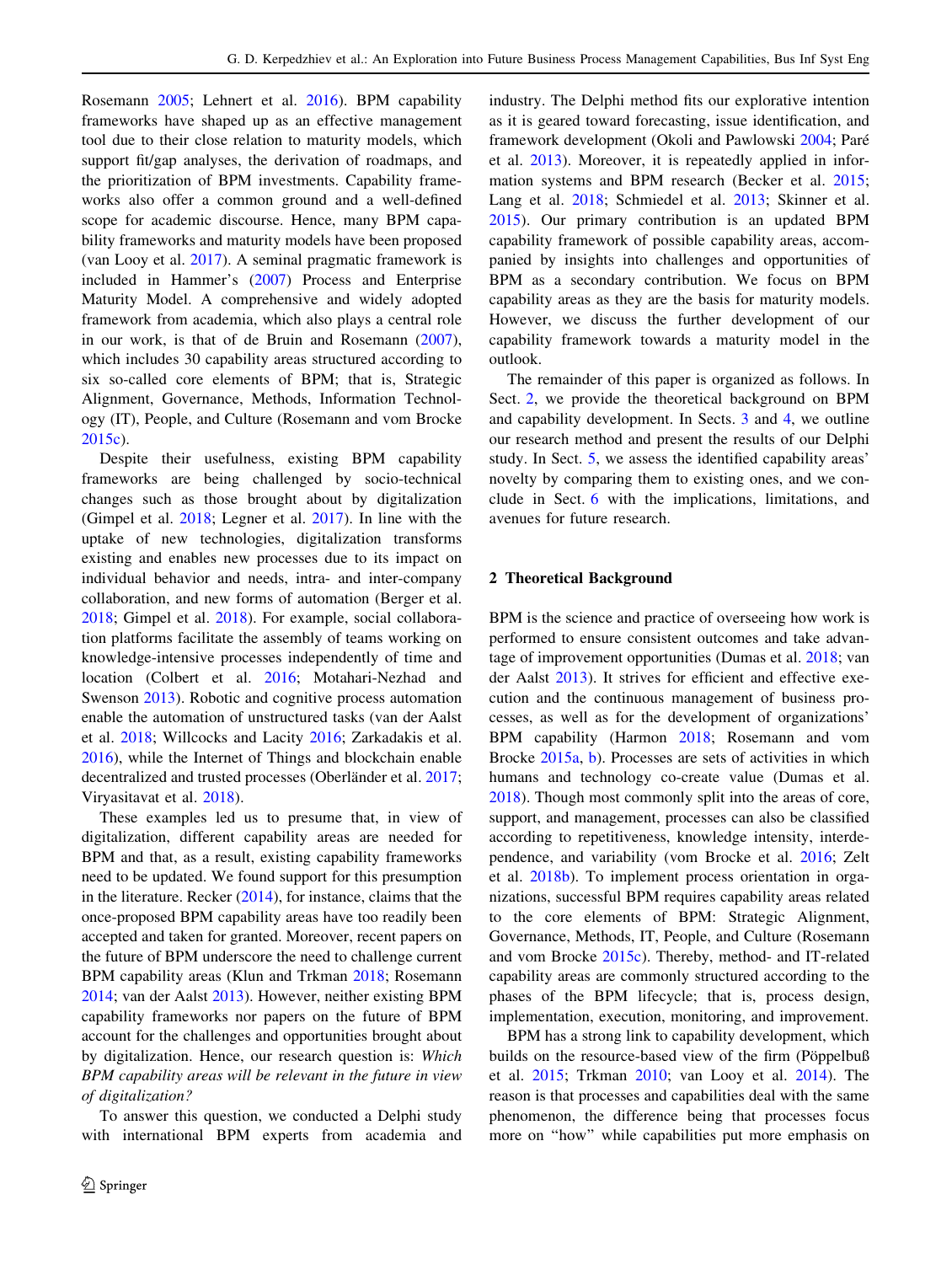| Core element              | <b>Definition</b>                                                                                                           |
|---------------------------|-----------------------------------------------------------------------------------------------------------------------------|
| Strategic Alignment       | The continual tight linkage of organizational priorities and enterprise processes enabling achievement of business<br>goals |
| Governance                | Establishing relevant and transparent accountability and decision-making processes to align rewards and guide actions       |
| Methods                   | The approaches and techniques that support and enable consistent process actions and outcomes                               |
| Information<br>Technology | The software, hardware, and information management systems that enable and support process activities                       |
| People                    | The individuals and groups who continually enhance and apply their process-related expertise and knowledge                  |
| Culture                   | The collective values and beliefs that shape process-related attitudes and behaviors                                        |

<span id="page-2-0"></span>Table 1 Definitions of the BPM core elements (de Bruin and Rosemann [2007](#page-12-0))

"what" (Sharp [2013](#page-12-0)). Accordingly, organizations are collections of resources (Barney [2000\)](#page-12-0) split into assets and capabilities (Wernerfelt [1984\)](#page-13-0). While assets are tangible (e.g., a machine) or intangible (e.g., a company brand) objects, capabilities are repeatable patterns of action in the use of assets (Wade and Hulland [2004](#page-13-0)), including technical and managerial skills (Amit and Schoemaker [1993](#page-12-0)). From a capability perspective, BPM comprises the skills and routines required to implement incremental and radical process change as well as to execute business processes (Pöppelbuß et al.  $2015$ ). The capability perspective informs not only BPM but also other disciplines, such as enterprise architecture management or quality management (Johannsen and Fill [2017](#page-12-0); Wißotzki [2015\)](#page-13-0).

The research located at the intersection of BPM and capability development has evolved along three streams. The first stream, which serves as a basis for the other two, decomposes the overall BPM capability into subordinate capabilities. These are (hierarchically) abstracted into capability (sub-/main) areas and/or grouped according to factors or core elements and eventually compiled into capability frameworks (Rosemann and vom Brocke [2015a](#page-12-0); van Looy et al. [2014](#page-13-0)). In the literature, no unified nomenclature is used when referring to distinct hierarchy levels or groups of capabilities. Capability frameworks are the basis for maturity models that address how capabilities can be developed along an anticipated, desired, or logical path (Röglinger et al. [2012](#page-12-0)). While descriptive maturity models extend capability frameworks through assessment criteria and methods, prescriptive models also include good practices for capability development and decision logic for determining suitable maturity levels (Röglinger et al. [2012\)](#page-12-0). The second stream investigates how organizations actually develop their BPM capability and which context factors influence BPM capability development (Pöppelbuß et al. [2015;](#page-12-0) vom Brocke et al. [2016;](#page-13-0) Zelt et al. [2018a\)](#page-13-0). Built on this foundation, the third stream aims at designing methods and tools that assist organizations in BPM capability development. This includes BPM maturity models, decision models for prioritizing BPM projects, and tools

for selecting BPM maturity models (Lehnert et al. [2016](#page-12-0); van Looy et al. [2017\)](#page-13-0).

As alluded to in Sect. [1,](#page-0-0) one of the most comprehensive and widely adopted BPM capability frameworks from academia is that of de Bruin and Rosemann ([2007\)](#page-12-0). This framework, which was also established using the Delphi method, includes 30 capability areas grouped according to the core elements of BPM. Related publications have been cited more than 1000 times according to Google Scholar, and the framework has been adopted by several companies (van Looy et al. [2017](#page-13-0)). The framework has been used to structure the Handbook on BPM (Rosemann and vom Brocke [2015a](#page-12-0), [b\)](#page-12-0), to classify real-world BPM success stories (vom Brocke and Mendling [2018](#page-13-0)), and as a foundation for many other BPM capability models. Moreover, the core elements take a comprehensive perspective on BPM, which, for example, transcends the focus of the BPM lifecycle on operational process support. Hence, we used de Bruin and Rosemann's ([2007\)](#page-12-0) framework to structure our results and assess their novelty.

Table 1 contains single-sentence definitions of the core elements taken from de Bruin and Rosemann ([2007\)](#page-12-0), while Fig. [1](#page-3-0) shows the respective capability framework. Detailed descriptions of the capability areas used to assess the identified capability areas' novelty in Sect. [5](#page-5-0) can be found in Rosemann and vom Brocke ([2015c](#page-12-0)). In line with the central role of de Bruin and Rosemann's ([2007\)](#page-12-0) work for our research, we adopted their nomenclature and henceforth distinguish capability areas grouped according to the core elements of BPM.

# 3 Methods

#### 3.1 Delphi Study as a Research Method

Delphi studies strive for consensus on a specific topic with a panel of experts over multiple rounds by means of questionnaires interspersed with feedback (Dalkey and Helmer [1963\)](#page-12-0). Experts remain anonymous throughout the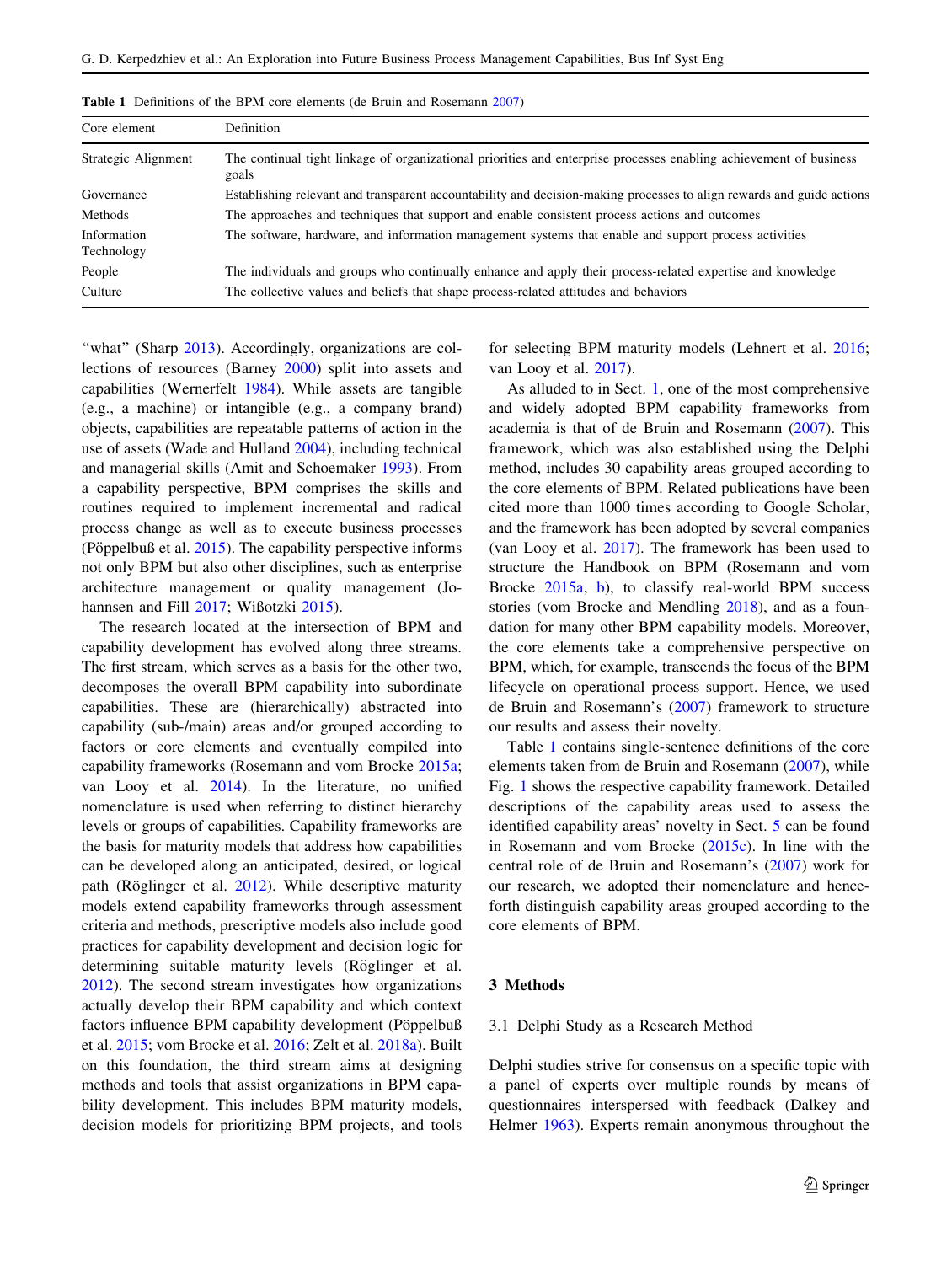<span id="page-3-0"></span>

| <b>Strategic</b><br><b>Alignment</b>                       | Governance                                  | <b>Methods</b>                                    | <b>Information</b><br><b>Technology</b>           | <b>People</b>                             | <b>Culture</b>                                  |
|------------------------------------------------------------|---------------------------------------------|---------------------------------------------------|---------------------------------------------------|-------------------------------------------|-------------------------------------------------|
| Process<br>Improvement<br>Planning                         | Process<br>Management<br>Decision-Making    | Process Design &<br>Modeling                      | Process Design &<br>Modeling                      | Process Skills &<br>Expertise             | Responsiveness<br>to Process<br>Change          |
| <b>Strategy &amp; Process</b><br><b>Capability Linkage</b> | Process Roles<br>and<br>Responsibilities    | <b>Process</b><br>Implementation $&$<br>Execution | <b>Process</b><br>Implementation &<br>Execution   | <b>Process</b><br>Management<br>Knowledge | Process Values &<br><b>Beliefs</b>              |
| Enterprise<br><b>Process</b><br>Architecture               | Process Metrics &<br>Performance<br>Linkage | <b>Process</b><br>Monitoring $\&$<br>Control      | Process<br>Monitoring $\&$<br>Control             | <b>Process</b><br>Education               | Process Attitudes &<br><b>Behaviors</b>         |
| <b>Process Measures</b>                                    | Process-Related<br><b>Standards</b>         | Process<br>Improvement $&$<br>Innovation          | <b>Process</b><br>Improvement &<br>Innovation     | <b>Process</b><br>Collaboration           | Leadership<br>Attention to<br><b>Process</b>    |
| <b>Process</b><br>Customer $\&$<br><b>Stakeholders</b>     | <b>Process</b><br>Management<br>Compliance  | Process Program<br>& Project<br>Management        | <b>Process Program</b><br>& Project<br>Management | <b>Process</b><br>Management<br>Leaders   | <b>Process</b><br>Management<br>Social Networks |

Fig. 1 de Bruin and Rosemann's ([2007\)](#page-12-0) BPM capability framework

entire study to avoid any bias as a result of direct confrontation or in defense of preconceived notions (Okoli and Pawlowski [2004](#page-12-0); Skinner et al. [2015\)](#page-13-0). In each round, experts share opinions and feedback, which is anonymized, consolidated by the researchers, and shared with the panel until stable results are achieved or predefined termination criteria are met (Paré et al.  $2013$ ). Depending on the setup, rounds can focus on brainstorming, validation, narrowing-down, or ranking (Paré et al. [2013](#page-12-0)). Over the last several years, many rigor criteria and good practices related to Delphi studies have been proposed, which we abided by (Keeney et al. [2006;](#page-12-0) Okoli and Pawlowski [2004;](#page-12-0) Paré et al. [2013;](#page-12-0) Schmidt [1997\)](#page-12-0).

# 3.2 Central Design Decisions

In line with our research question, we strived for an updated BPM capability framework. Before outlining preparatory activities and the Delphi procedure, it is important to share central design decisions. We communicated these design decisions repeatedly to the experts before and during the study, and the experts could comment on them anytime. Acknowledging that these design decisions affect our results, we also address precautions to offset potential bias and validity threats in Sect. [3.4](#page-4-0) and include related limitations in Sect. [6.](#page-8-0)

First, to support the compilation of an updated BPM capability framework, we chose a two-phase approach. While the first phase focused on challenges and opportunities that BPM will face in the next 5–10 years, the second phase aimed at deriving related capability areas. This established a common ground across the panel, which included experts with diverse backgrounds. It also facilitated the derivation of BPM capability areas in response to challenges and opportunities. Accordingly, the first phase included brainstorming, validation, and narrowing-down rounds, whereas the second phase encompassed brainstorming and validation rounds. We decided against narrowing down the results of the second phase (e.g., by focusing on the most important capability areas) because this would have compromised the framework's conceptual completeness. By contrast, several validation rounds ensured convergence toward stable results without losing content.

Second, to assess the novelty of the identified BPM capability areas, we planned to compare them to established ones. To that end, we adopted de Bruin and Rosemann's ([2007\)](#page-12-0) capability framework. On the one hand, we used the core elements of BPM to group the challenges, opportunities, and capability areas, acting on the assumption that the core elements have remained constant over time. The core elements helped account for the comprehensive scope and interdisciplinary nature of BPM. For the same reason, we did not require capability areas to be BPM-exclusive but rather to have a BPM-specific interpretation or impact. On the other hand, we used de Bruin and Rosemann's [\(2007](#page-12-0)) capability areas to assess which identified capability areas are new, are enhanced versions of existing ones, or are included as-is. In line with our goal of proposing an updated BPM capability framework, we did not require capability areas to be new. Finally, to facilitate communication and adoption in research and practice, we aimed for a parsimonious (in terms of the overall number of capability areas) and balanced (in terms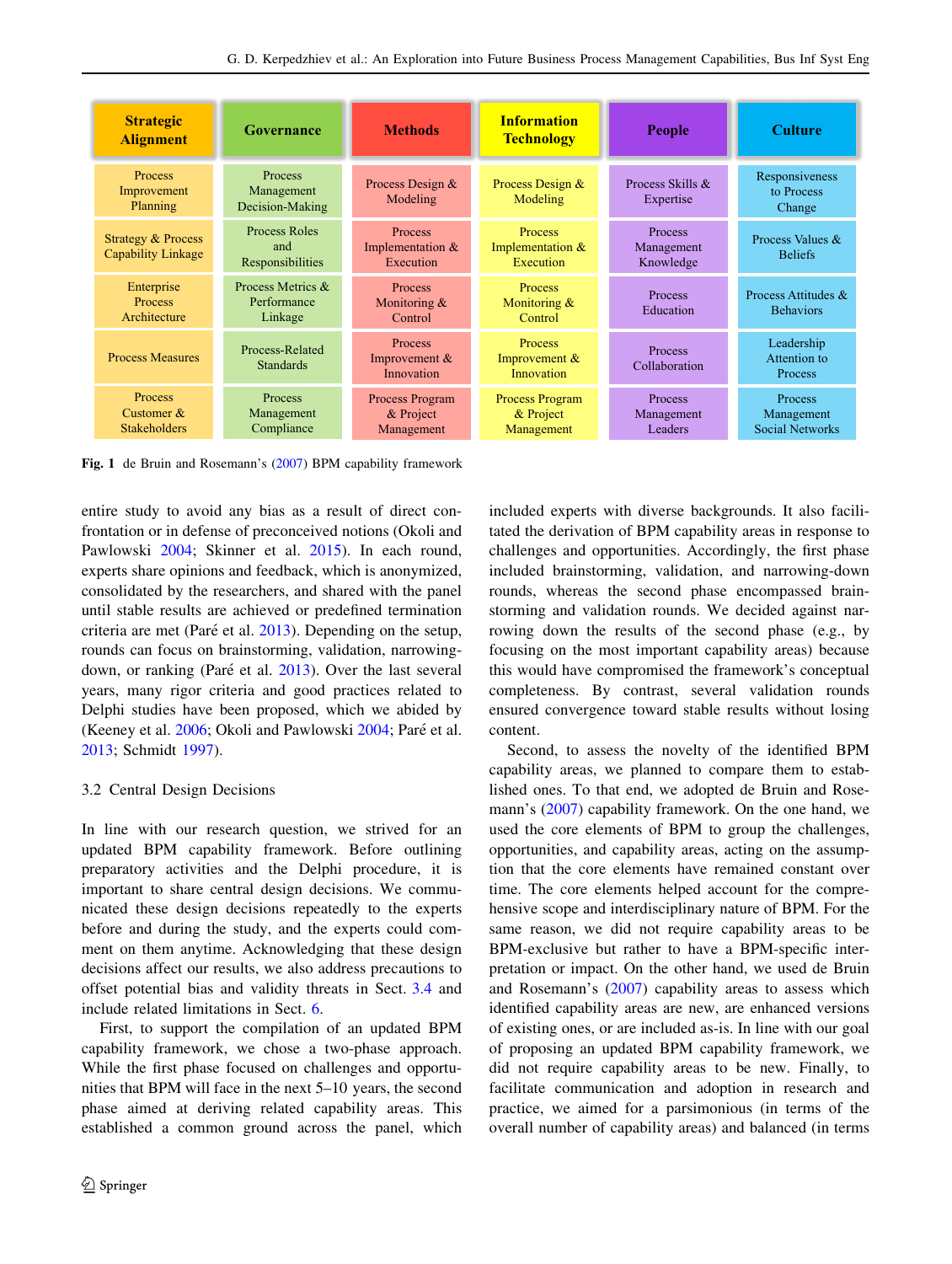<span id="page-4-0"></span>of the number of capability areas per core element) capability framework, analogous to that of de Bruin and Rosemann's [\(2007](#page-12-0)) work.

Third, we intended to judge the quality and convergence of our results quantitatively and qualitatively. Hence, we followed the common practice of measuring the experts' satisfaction with the coding of challenges, opportunities, and capability areas (coding satisfaction) and their overall satisfaction (König et al. [2018](#page-12-0); Schmiedel et al. [2013](#page-12-0)). To that end, we used the following 7-point Likert scale: 1 (fully dissatisfied), 2 (strongly dissatisfied), 3 (unsatisfied), 4 (neutral), 5 (satisfied), 6 (strongly satisfied), and 7 (fully satisfied). This enabled us to judge the development and the level of convergence as well as to check for selection bias, ensuring that satisfaction had not risen because experts had dropped out due to dissatisfaction but because the remaining experts had become more satisfied with the results (Heckman [2010](#page-12-0)). Overall, we strived for a positive development throughout the study and a high level of satisfaction, accompanied by supportive expert feedback and marginal changes between subsequent rounds (Pare´ et al. [2013\)](#page-12-0).

Finally, we decided to invite experts from academia and industry as well as experts with a management and technology background to accommodate the diversity of the BPM field (Okoli and Pawlowski [2004](#page-12-0)). To ensure broad coverage, we invited experts from different countries, backgrounds, and sub-communities (Schmiedel et al. [2013\)](#page-12-0). We specifically invited researchers who had already published on the future of BPM and included practitioners to complement the view of academics with first-hand experience. Formally, we required academic experts to have held a Ph.D. for at least 5 years, and industry experts to have at least 5 years of experience in a key role representing their organization's BPM function or as BPM consultants (König et al. [2018\)](#page-12-0).

#### 3.3 Preparatory Activities

Prior to the main study, we conducted a pilot study (König et al. [2018](#page-12-0); Paré et al. [2013;](#page-12-0) Skinner et al. [2015](#page-13-0)). As we had already decided to use the core elements of BPM for structuring the shortlisted challenges and opportunities as well as BPM capability areas, and had communicated this, the pilot study aimed to determine a suitable format for brainstorming in round 1. We investigated two options. The first was a greenfield approach where experts had to come up with challenges and opportunities without further guidance. The second involved asking experts to identify challenges and opportunities per core element (Kasiri et al. [2012\)](#page-12-0). We assessed both options using two groups of three Ph.D. students, with the first group receiving the unstructured and the second the structured questionnaire. While the first group had no issues with the open questions, the second group argued that the presence of core elements constrained their creativity. Accordingly, we decided to use the greenfield approach in round 1.

Simultaneously, we invited experts to participate in the Delphi study in line with the selection criteria mentioned above (Okoli and Pawlowski [2004\)](#page-12-0). Given the required commitment and experience, we primarily recruited experts from our networks. Initially, we identified 60 experts from 20 countries. By asking them to nominate further experts we increased the pool of potential experts to 62, 34 of whom agreed to participate in the study. This amounts to a response rate of 55%. Judging by the experts' backgrounds, the panel was balanced in terms of technically- and business-oriented experts as well as in terms of researchers and practitioners. As for the geographical distribution, the panel covered 14 countries from five continents. Academic experts who participated in round 1 had held their Ph.D. for 17 years on average, while practitioners had 27 years of work experience on average. More background information on the panel can be found in Online Appendix A.

We also agreed on guidelines for coding the experts' responses in the brainstorming and validation rounds. Methodologically, we used iterative coding (Krippendorff [2013](#page-12-0); Schmidt [1997](#page-12-0)). In each round, one co-author anonymized all responses, whereupon two other co-authors coded the experts' responses independently before they were consolidated in joint workshops (Okoli and Pawlowski [2004;](#page-12-0) Schmidt et al. [2001](#page-12-0)). After each workshop, we checked whether the results were linked to the experts' input to ensure that they reflected the experts' ideas—not ours by ensuring that all results can be traced back to at least one expert input. Our guidelines also covered the formulation of challenges, opportunities, and capability areas (Schmidt et al. [2001\)](#page-12-0). We strived for short denominations and single-sentence descriptions while abstracting from the domain-specific and technology-centric vocabulary. Finally, we decided to avoid references to de Bruin and Rosemann's [\(2007](#page-12-0)) work wherever possible, except for the core elements of BPM. This ensured that our framework could evolve as independently as possible, which was an important prerequisite for comparing it to de Bruin and Rosemann's [\(2007](#page-12-0)) framework.

## 3.4 Delphi Study Procedure

The Delphi study took 4 months. In each round, the experts had 1 week to provide feedback via email or online questionnaire. In addition to open-ended feedback on the current round, experts could comment on the study in general. In each round, we provided instructions and definitions, responses from the previous round, and a change log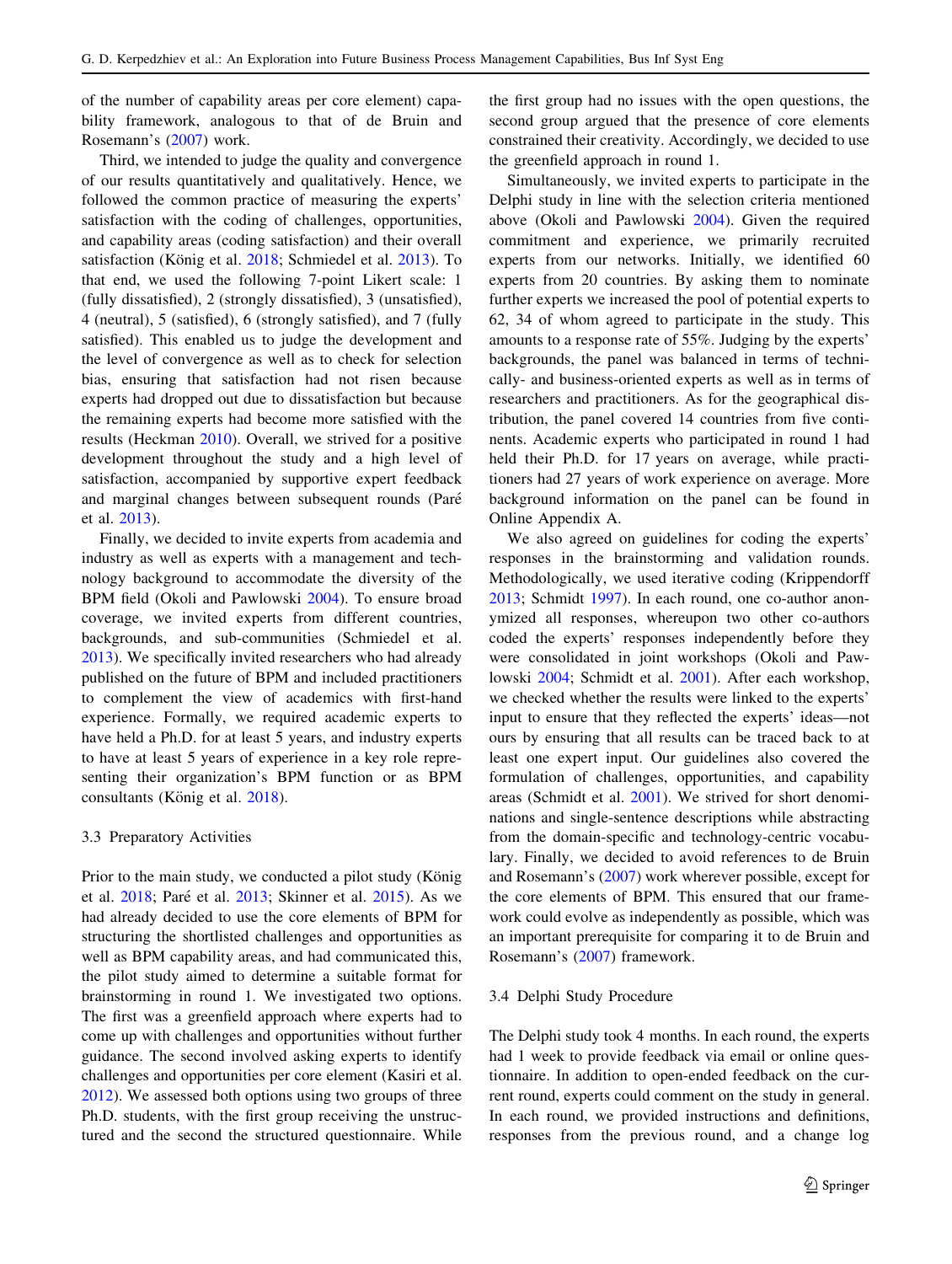<span id="page-5-0"></span>

| <b>Table 2</b> Overview of the<br>Delphi study and important key   |                                         | Phase I |      |      | Phase II |      |      |  |
|--------------------------------------------------------------------|-----------------------------------------|---------|------|------|----------|------|------|--|
| figures                                                            | Round                                   |         | 2    | 3    | 4        | 5    | 6    |  |
|                                                                    | Purpose                                 | B       | V    | N    | B        | V    | V    |  |
|                                                                    | Active experts from academia            | 15      | 14   | 15   | 15       | 14   | 14   |  |
|                                                                    | Active experts from industry            | 14      | 13   | 13   | 12       | 9    | 9    |  |
| <i>B</i> brainstorming, <i>V</i> validation,                       | Number of challenges and opportunities* | 48      | 27   | 14   |          |      |      |  |
|                                                                    | Number of BPM capability areas*         |         |      |      | 66       | 30   | 30   |  |
| N narrowing-down, SD standard<br>deviation                         | Satisfaction study overall (mean)**     | -       | 5.11 | 5.43 | 5.07     | 5.74 | 5.91 |  |
| *After coding or voting; **                                        | Satisfaction study overall $(SD)$ **    |         | 0.79 | 0.86 | 0.90     | 0.74 | 0.93 |  |
| Likert scale from 1 to 7: ***                                      | Satisfaction coding (mean)**, ***       | -       | 5.00 | 5.39 | 5.67     | 5.61 | 5.78 |  |
| Reflects the satisfaction with the<br>coding of the previous round | Satisfaction coding $(SD)$ **, ***      |         | 1.15 | 0.90 | 0.77     | 0.82 | 1.14 |  |

(Keeney et al. [2006;](#page-12-0) Paré et al. [2013](#page-12-0); Skinner et al. [2015](#page-13-0)). Table 2 provides an overview of the Delphi study and relevant key figures. Insights into the experts' participation and satisfaction follow. Details about each round and the precautions we took to offset potential biases are compiled in Online Appendix B.

Between 23 and 29 experts participated per round, a number complying with recommendations in the literature (Paré et al.  $2013$ ). With 29 experts participating in round 1 and 23 in round 6, we had an end-to-end dropout of 21%. In round 1, we invited all experts who had agreed to participate in the study. In all subsequent rounds of the first phase, we invited those 29 experts who had participated in round 1, amounting to an initial no-show rate of 15%. This ensured a high diversity of input while guaranteeing that all experts were familiar with information shared before and during the study (e.g., related to the design decisions). As the results of the second phase built on the first phase, we invited those 28 experts in the second phase who had participated in rounds 1 and 3. Despite the dropout that typically occurs in Delphi studies, the panel remained balanced in terms of industry and academia experts and background.

In terms of quality and convergence, satisfaction increased during the study. The only exceptions were the overall satisfaction in round 4 and the standard deviation of the coding satisfaction in round 6. We comment on this in Online Appendix B. Together with the expert feedback and the fact that almost no changes had occurred between rounds 5 and 6, the development and level of satisfaction gave us confidence that the study had converged after six rounds. Upon completion, we also checked for selection bias by analyzing the last satisfaction values of all experts who had dropped out (Online Appendix C). A mean overall satisfaction of 5.00 (out of 7.00) and a mean coding satisfaction of 5.17 before dropout suggests that experts did not leave due to dissatisfaction.

# 4 Results

# 4.1 Challenges and Opportunities of BPM

The first phase of our Delphi study yielded a shortlist of challenges and opportunities that BPM will face in the next 5–10 years. This shortlist is shown in Table [3,](#page-6-0) along with the experts' votes in the narrowing-down round. For our study, the challenges and opportunities represent an intermediate result and a secondary contribution, which enabled the derivation of BPM capability areas. The longlist of challenges and opportunities is included in Online Appendix D.

# 4.2 Updated BPM Capability Framework

The second phase of our Delphi study yielded the updated BPM capability framework (Fig. [2](#page-6-0)), which is our primary contribution. The framework includes 30 capability areas, which, according to our panel, will be relevant for BPM to contribute to corporate success in view of digitalization. Our study also yielded a description of each capability area (shown in Tables [4,](#page-7-0) [5,](#page-8-0) [6,](#page-9-0) [7](#page-10-0), [8](#page-11-0)).

## 5 Comparison of BPM Capability Areas

To assess the novelty of the identified BPM capability areas, we compared them to those from de Bruin and Rosemann's ([2007\)](#page-12-0) framework. With both frameworks resulting from different Delphi studies, neither a one-toone mapping nor a simple matching of names could be performed. Rather, we applied an interpretative approach where we considered the descriptions of all capability areas. Hence, we assessed whether the content of all identified capability areas was fully, partially, or not covered by existing capability areas. To support the comparison, we created a matching table per core element, juxtaposing related capability areas from both frameworks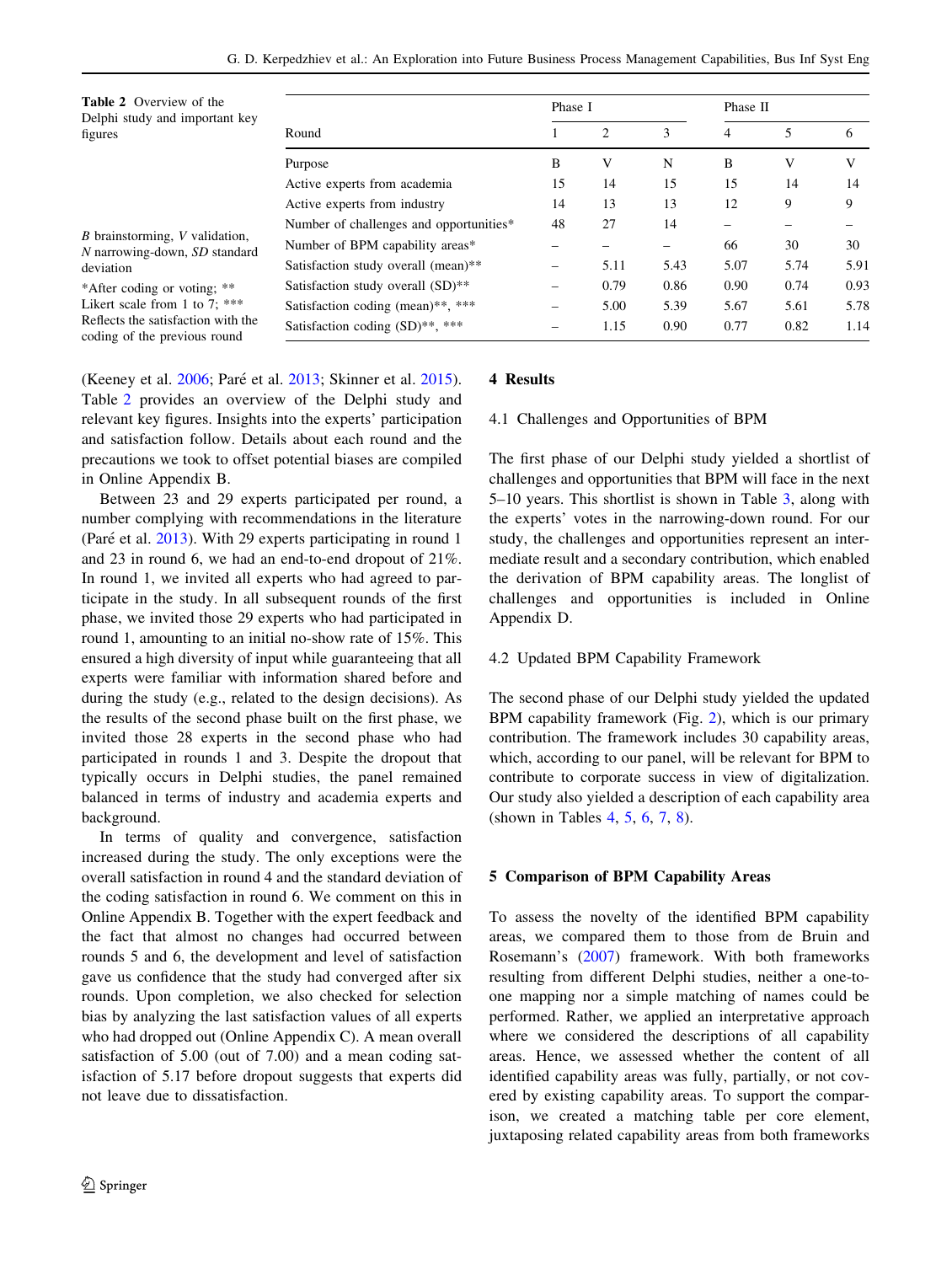<span id="page-6-0"></span>Table 3 Challenges and opportunities of BPM in the next 5-10 years

| Challenge/opportunity                                                                                                         | $\mathrm{T}\%$ | $A\%$ | $I\%$ |
|-------------------------------------------------------------------------------------------------------------------------------|----------------|-------|-------|
| Strategic Alignment                                                                                                           |                |       |       |
| BPM should deliver purposeful, measurable results of strategic importance (*)                                                 | 53.6           | 40.0  | 69.2  |
| BPM should take an integrated perspective on business goals, processes, systems, participants, and data                       | 71.4           | 60.0  | 84.6  |
| Governance                                                                                                                    |                |       |       |
| BPM should ensure end-to-end process control and compliance without unnecessarily constraining process participants<br>$(**)$ | 67.9           | 66.7  | 69.2  |
| BPM should treat business processes as parts of intra- and inter-organizational process networks.                             | 64.3           | 73.3  | 53.8  |
| Methods                                                                                                                       |                |       |       |
| BPM should enable dealing with unpredictable, inter-organizational, fragmented, and knowledge-intensive business<br>processes | 64.3           | 73.3  | 53.8  |
| BPM should be applicable in fast-changing and hyper-competitive organizational contexts                                       | 60.7           | 53.3  | 69.2  |
| BPM should leverage digital technologies for streamlining and innovating business processes $(**)$                            | 89.3           | 86.7  | 92.3  |
| BPM should enable fast and intuitive process design, deployment, analysis, and improvement (*)                                | 67.9           | 80.0  | 53.8  |
| BPM should enable customer-centric process design, analysis, and improvement (*)                                              | 60.7           | 40.0  | 84.6  |
| <b>Information Technology</b>                                                                                                 |                |       |       |
| BPM should explore new ways of automating unstructured tasks and complex decisions. (**)                                      | 78.6           | 80.0  | 76.9  |
| BPM should leverage data for predictive and prescriptive purposes. (*)                                                        | 60.7           | 73.3  | 46.2  |
| BPM should explore the potential of unstructured and non-process-related data (*)                                             | 75.0           | 100.0 | 46.2  |
| People                                                                                                                        |                |       |       |
| BPM should account for the effects of business processes on people's work lives                                               | 64.3           | 60.0  | 69.2  |
| Culture                                                                                                                       |                |       |       |
| BPM should foster an opportunity-driven mind-set (*)                                                                          | 46.4           | 26.7  | 69.2  |

T total votes, A votes of academic experts, I votes of industry experts

\*Difference between the votes of academic and industry experts  $> 25\%$ -points

\*\*Difference between the votes of academic and industry experts  $<$  5%-points

| <b>Strategic</b><br><b>Alignment</b>                                                        | Governance                                                   |                                                                      | <b>Methods / Information Technology</b>                                     | People                             | <b>Culture</b>                |
|---------------------------------------------------------------------------------------------|--------------------------------------------------------------|----------------------------------------------------------------------|-----------------------------------------------------------------------------|------------------------------------|-------------------------------|
| <b>Strategic BPM</b><br>Alignment                                                           | Contextual<br><b>BPM</b><br>Governance                       | <b>Process</b><br>Context<br>Management                              | <b>REAL PROPERTY</b><br>Multi-purpose<br>Process Design                     | <b>BPM</b> and<br>Process Literacy | Process<br>Centricity         |
| <b>BELLEVILLE DESCRIPTION OF PERSONAL PROPERTY</b><br><b>Strategic Process</b><br>Alignment | <b>BERKHARTEN</b><br>Contextual<br>Process<br>Governance     | <b>Process</b><br>Compliance<br>Management                           | Advanced<br>Process<br>Automation                                           | Data<br>Literacy                   | Evidence<br><b>Centricity</b> |
| <b>Process</b><br>Positioning                                                               | <b>CONSIGNATION</b><br>Process<br>Architecture<br>Governance | <b>BERKERS STATE</b><br><b>Process</b><br>Architecture<br>Management | <b>Adaptive Process</b><br>Execution                                        | Innovation<br>Literacy             | Change<br>Centricity          |
| <b>Process Customer</b><br>and Stakeholder<br>Alignment                                     | Process Data<br>Governance                                   | Process Data<br>Analytics                                            | <b>BELLEVILLE DESCRIPTION</b><br><b>Agile Process</b><br>Improvement        | Customer<br>Literacy               | Customer<br>Centricity        |
| <b>MANAGEMENT</b><br><b>Process Portfolio</b><br>Management                                 | <b>CONTRACTOR</b><br>Roles and<br>Responsibilities           | <b>BPM Platform</b><br>Integration                                   | <b>SERVERS SERVICE</b><br><b>Transformational</b><br>Process<br>Improvement | Digital<br>Literacy                | Employee<br><b>Centricity</b> |
| As-is capability area $(10\%)$                                                              |                                                              | Enhanced capability area (47%)                                       |                                                                             | New capability area (43%)          |                               |

Fig. 2 Updated BPM capability framework (including comparison)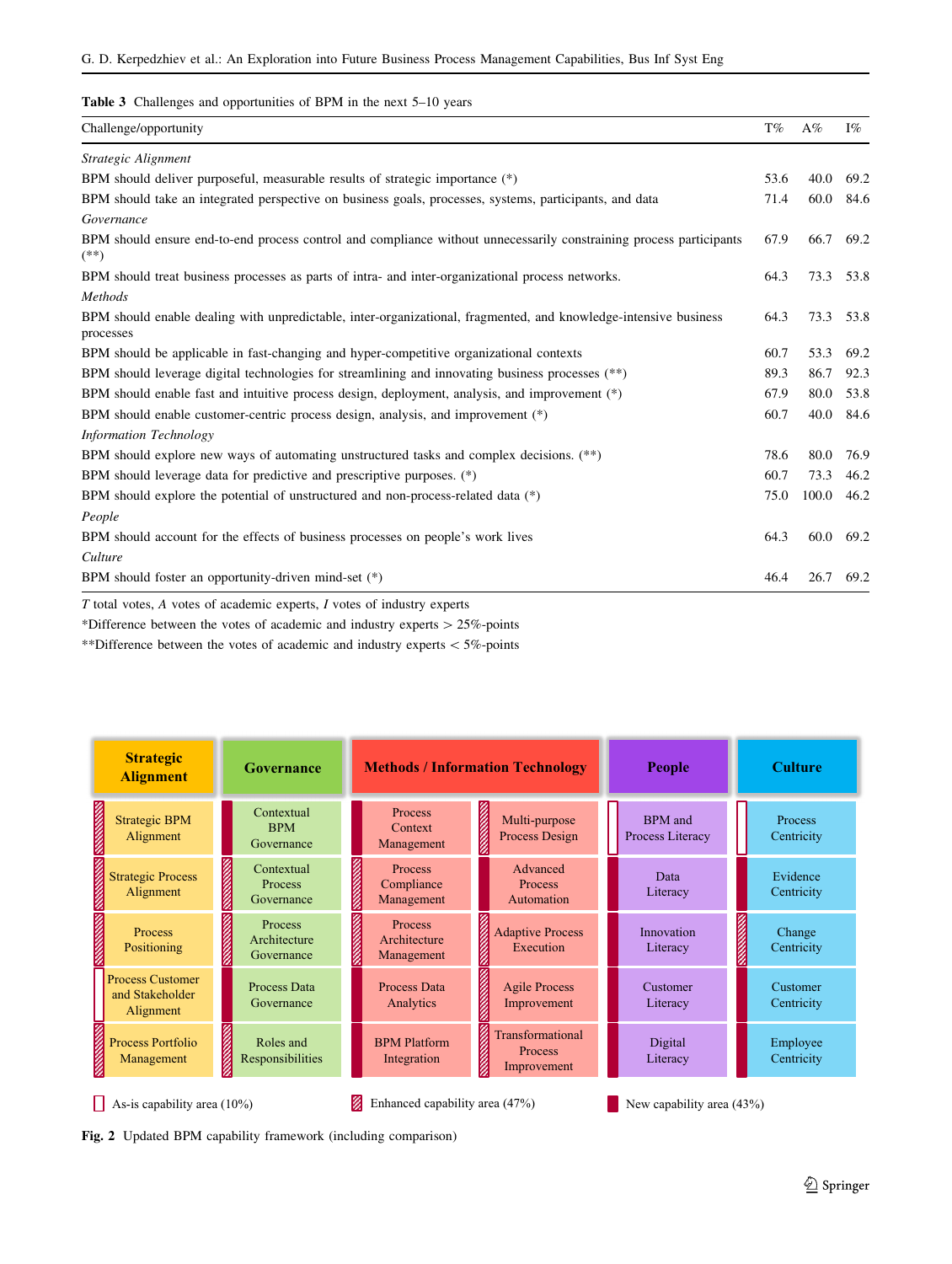<span id="page-7-0"></span>

|  |  | Table 4 Capability areas related to the BPM core element Strategic Alignment |  |  |  |  |  |  |
|--|--|------------------------------------------------------------------------------|--|--|--|--|--|--|
|--|--|------------------------------------------------------------------------------|--|--|--|--|--|--|

| Capability area                               | Description                                                                                                                                                                                                                                                   |
|-----------------------------------------------|---------------------------------------------------------------------------------------------------------------------------------------------------------------------------------------------------------------------------------------------------------------|
| Strategic BPM Alignment                       | Alignment of BPM goals with the organization's purpose and strategy, transparency about the value<br>contribution of BPM (along with that of other management disciplines), and ensuring that the benefits of<br>BPM are realized                             |
| Strategic Process Alignment                   | Alignment of business process goals with the organization's purpose and strategy, transparency about the<br>value contribution of business processes, and ensuring that process benefits are realized                                                         |
| Process Positioning                           | An integrated view on how business processes are positioned in the enterprise architecture as well as in<br>inter-organizational value networks                                                                                                               |
| Process Customer and Stakeholder<br>Alignment | Alignment of individual business processes and BPM with the needs and expectations of all relevant<br>stakeholders, including customers                                                                                                                       |
| Process Portfolio Management                  | Prioritization of business processes for agile and transformational improvement in line with their need for<br>improvement and their contribution to corporate purposes, while accounting for dependencies among inter-<br>and intra-organizational processes |

and—in the case of no or partial coverage—highlighted novel facets found in our study (Online Appendix E). Two co-authors compared the capability areas independently, consolidated their findings, and validated them with one of the existing framework's co-authors (Lacity and Janson [1994;](#page-12-0) van Looy et al. [2014\)](#page-13-0). We also checked for dependencies across the core elements. Based on the matching tables, we classified the capability areas from our framework as as-is (i.e., content is fully covered), enhanced (i.e., content is partially covered), or new (i.e., content is not covered) in respect of de Bruin and Rosemann's ([2007\)](#page-12-0) framework. The results are included in Fig. [2.](#page-6-0)

According to our analysis, the core element Strategic Alignment includes one as-is and four enhanced capability areas. The as-is capability area, Process Customer and Stakeholder Alignment, caters for the alignment of BPM and business processes with the needs of process participants and other stakeholders. All other capability areas are enhanced versions related to measuring process output and performance, enterprise process architectures, and ensuring a link between corporate strategy, BPM, and business processes. In the updated framework, these ideas are enriched by stressing the importance of value orientation, benefits realization, and dependencies in intra- and interorganizational process networks.

The core element Governance comprises three enhanced and two novel capability areas. Enhanced capability areas concern process standards and guidelines for process decision-making, accountability, and compliance. Based on our results, the scope of these capability areas will be augmented by the idea of distinguishing standards for many process types and contexts simultaneously. Moreover, process architectures will span organizational boundaries while accounting for dependencies. Likewise, roles and responsibilities will extend to new actors such as crowd workers, robots, smart things, and software agents.

Contextual BPM Governance, a novel capability area, also accounts for the idea of aligning BPM methods and tools with multiple process types and contexts simultaneously. Stipulated by the increasing availability of event logs, Process Data Governance (the second novel capability area) specifically covers guidelines for leveraging processand non-process-related data.

The joint core element Methods/IT covers six enhanced and four novel capability areas. Enhanced capability areas primarily relate to the phases of the BPM lifecycle. For example, process design explicitly accounts for various stakeholder needs and purposes. Process Architecture Management needs to cope with process dependencies. Furthermore, process execution must deal with unexpected changes during execution, processes without models, and streams of digital signals such as transmitted by smart things, all of which are driven by novel process types. Process Compliance Management will not only focus on detrimental but also on constructive (non)compliance as well as on trust in and security of business processes. Finally, process improvement, captured as one capability area in de Bruin and Rosemann's [\(2007](#page-12-0)) framework, is split into an agile and a transformational mode to account for intuitive, fast, and data-driven versus large-scale redesign. Thereby, agile process improvement draws from ideas related to agile software development, whereas transformational process improvement aims at leveraging the benefits of non-process technologies. Regarding novel capability areas, Process Context Management focuses on the specification and handling of diverse process contexts. As captured in the capability area Process Data Analytics, new data collection, storage, extraction, and analysis methods are needed in all BPM lifecycle phases to leverage process- and non-process-related data. Another novel topic is the integration of BPM tools into single platforms across the BPM lifecycle. Finally, novel technologies call for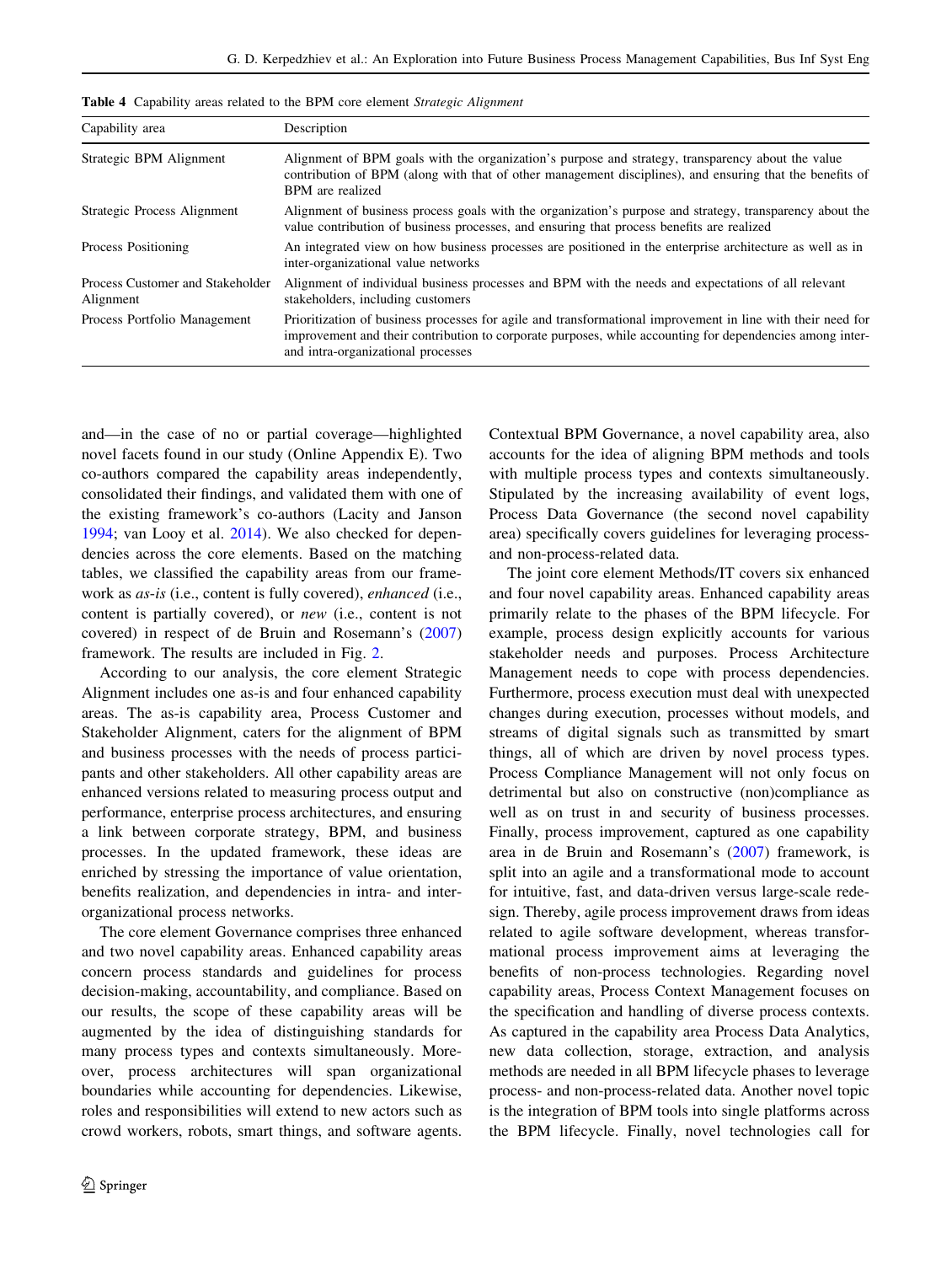| Capability area                    | Description                                                                                                                                                                                                                                                                                                            |
|------------------------------------|------------------------------------------------------------------------------------------------------------------------------------------------------------------------------------------------------------------------------------------------------------------------------------------------------------------------|
| Contextual BPM<br>Governance       | Selection, configuration, and scrutinization of BPM methods and tools for all BPM lifecycle phases, while<br>accounting for relevant process types and contexts (in line with corporate governance)                                                                                                                    |
| Contextual Process<br>Governance   | Definition of standards and guidelines for process decision-making, process change, process compliance, process<br>security, and process performance measurement for relevant process types and contexts (in line with corporate<br>governance)                                                                        |
| Process Architecture<br>Governance | Definition of standards and guidelines related to process architectures, accounting for dependencies and trust<br>barriers among inter- and intra-organizational business processes (in line with enterprise architecture governance)                                                                                  |
| Process Data Governance            | Definition of standards and guidelines for the extraction, collection, quality assurance, correlation, storage, analysis,<br>security, and privacy of structured and unstructured process data, including non-process data whenever reasonable<br>(in line with corporate data governance)                             |
| Roles and Responsibilities         | Definition of standards and guidelines related to roles and responsibilities for all BPM lifecycle phases and<br>individual processes, while accounting for emerging working and collaboration models as well as for new types of<br>process participants (e.g., crowd workers, robots, smart things, software agents) |

<span id="page-8-0"></span>Table 5 Capability areas related to the BPM core element Governance

methods and tools that automate and support unstructured tasks.

In the updated capability framework, capability areas related to the core element People center around five literacies, enabling organizations to capitalize on other capability areas. This includes one as-is and four novel capability areas. BPM and Process Literacy is included asis from de Bruin and Rosemann's [\(2007](#page-12-0)) framework. Complementing other data-related capability areas, Data Literacy covers employees' knowledge about data analytics, privacy, and security. Likewise, Innovation Literacy refers to innovative techniques that facilitate the design of new processes and improvement ideas. Finally, Customer and Digital Literacy refer to techniques to analyze customer needs and knowledge about the mechanisms governing digitalization, respectively. These literacies build on ideas related to disciplines such as innovation management, entrepreneurship, data science, or customer relationship management.

The core element Culture includes one as-is, one enhanced, and three novel capability areas. The need for process participants to embrace cross-functional thinking as well as shared process values remains unchanged as it is fundamental for the implementation of process orientation in organizations. Change Centricity, the enhanced capability area, emphasizes continuous change by not only challenging established processes but also embracing fast trial-and-error approaches for process design and improvement (minimum viable processes), as promoted in innovation management. Regarding new capability areas, the notion of basing BPM- and process-related decisions on evidence complements other data-related capability areas. As evident in the capability area Customer Centricity, strong responsiveness to customer feedback and a commitment to delight customers through outstanding processes will gain importance. Finally, as captured by the capability area Employee Centricity, organizations must empower employees by granting them the right to make processes-related decisions. Analogous to the core element People, many new facets draw from disciplines that have, to date, rarely been discussed in connection with BPM.

Summing up, three out of the 30 capability areas (10%) from our framework (which cover fundamental topics) are included as-is content-wise from de Bruin and Rosemann's [\(2007](#page-12-0)) framework. Moreover, 14 out of 30 capability areas (47%) are included from de Bruin and Rosemann's ([2007\)](#page-12-0) framework but require a scope enhancement. The remaining 13 capability areas (43%) are new. In line with our findings, no capability area from the existing framework will become obsolete.

## 6 Discussion and Conclusion

## 6.1 Contribution

Considering socio-technical changes such as those brought about by digitalization, our research was motivated by the presumption that digitalization calls for new BPM capability areas and that extant capability frameworks need to be updated. Hence, we aimed to compile an updated capability framework via a Delphi study with international BPM experts from academia and industry.

Our primary contribution is an updated BPM capability framework, as discussed in detail in Sect. [5](#page-5-0). This framework includes 30 capability areas structured according to the core elements of BPM. A comparison of these capability areas to those proposed by de Bruin and Rosemann [\(2007](#page-12-0)) revealed that 27 of 30 capability areas are either new or enhanced versions of existing ones. Only three capability areas are included as-is. Moreover, according to our results, no capability area from de Bruin and Rosemann's ([2007\)](#page-12-0) framework will become obsolete. While all core elements include enhanced or new capability areas,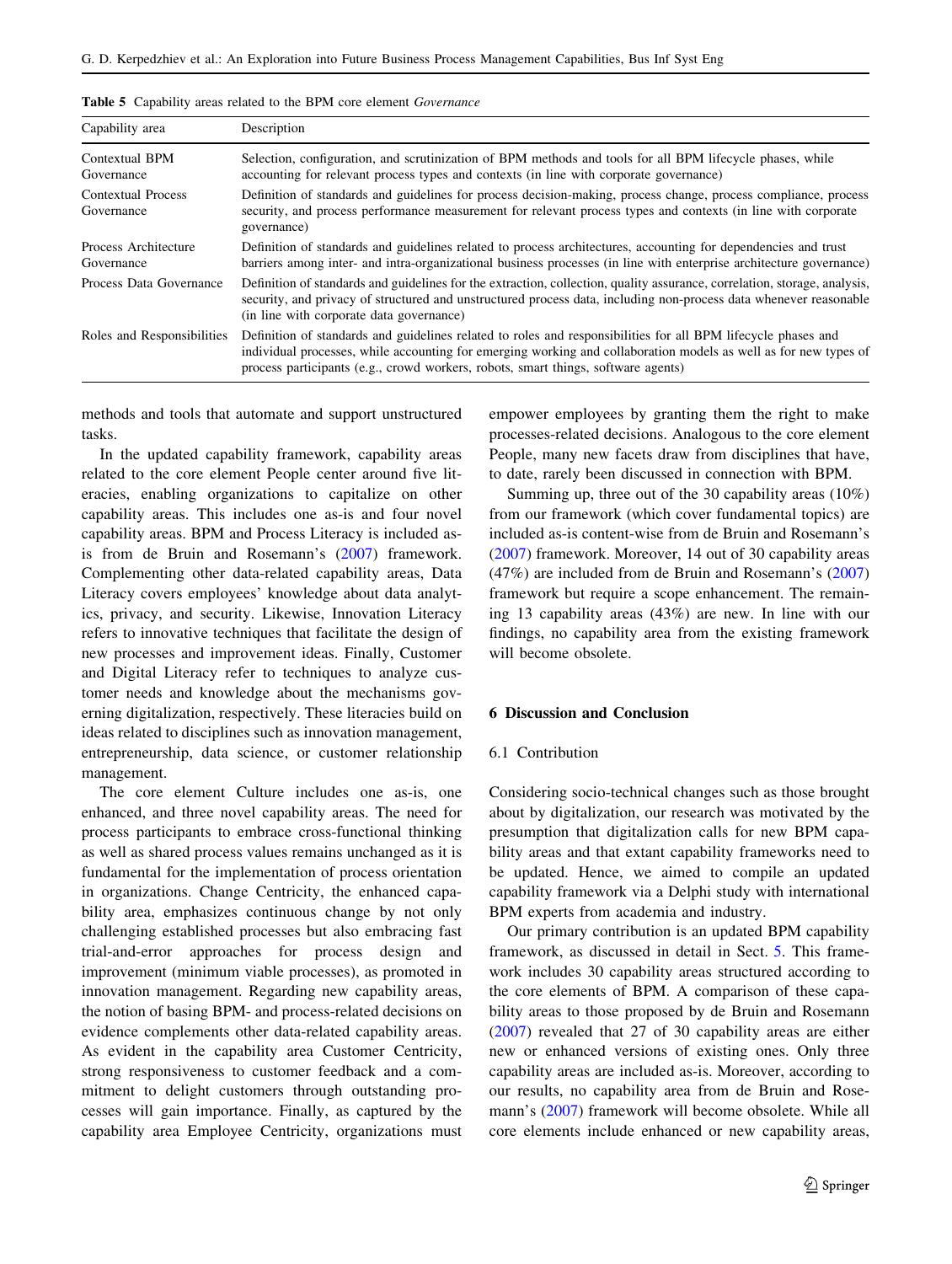<span id="page-9-0"></span>

| Capability area                                | Description                                                                                                                                                                                                                                                                                                                                     |  |  |  |  |  |  |
|------------------------------------------------|-------------------------------------------------------------------------------------------------------------------------------------------------------------------------------------------------------------------------------------------------------------------------------------------------------------------------------------------------|--|--|--|--|--|--|
| Process Context Management                     | Specification of process contexts (e.g., in line with organizational contexts and the contexts of involved<br>participants) as well as detection, monitoring, and handling of context changes, leveraging predictive<br>techniques whenever reasonable                                                                                          |  |  |  |  |  |  |
| Process Compliance<br>Management               | Specification of requirements regarding regulations, goals, performance, risks, security, privacy as well as<br>detection, monitoring, and handling of detrimental and constructive process (non-)compliance, leveraging<br>predictive techniques whenever reasonable                                                                           |  |  |  |  |  |  |
| Process Architecture<br>Management             | Design and usage of multi-level process architectures that cater to all facets of business processes (e.g., data,<br>controls, outcomes, IT systems, process participants) and account for dependencies among inter- and intra-<br>organizational processes                                                                                     |  |  |  |  |  |  |
| Process Data Analytics                         | Collection and extraction of process data, correlation with business processes, storage in an integrated<br>repository, and exploitation in all BPM lifecycle phases using analytical methods (e.g., simulation, verification,<br>mining, and machine learning), leveraging unstructured and non-process data whenever reasonable               |  |  |  |  |  |  |
| <b>BPM</b> Platform Integration                | Establishment and maintenance of a BPM platform with integrated components for all BPM lifecycle phases<br>and standardized interfaces (application programming interfaces) with other platforms and systems (e.g., other<br>BPM platforms, enterprise systems, smart things, event processing engines)                                         |  |  |  |  |  |  |
| Multi-purpose Process Design                   | Collaborative design of business processes and process decisions in line with multiple purposes (e.g., customer<br>centricity, flexibility awareness), leveraging reference processes and process fragments as well as supporting<br>personal processes tailored to the needs of individual process participants                                |  |  |  |  |  |  |
| <b>Advanced Process Automation</b>             | Systematic exploitation of automation technologies (e.g., robotic process automation, cognitive automation,<br>social robotics, and smart devices) to assist human process participants in unstructured tasks and complex<br>decisions or to fully automate such tasks and decisions                                                            |  |  |  |  |  |  |
| <b>Adaptive Process Execution</b>              | Context-aware completion and re-design of business processes, recommendation of next best actions, and<br>execution of processes without process designs while accounting for task modalities, data flows, resource<br>availability, process performance, process dependencies as well as for process participants' skills and mental<br>states |  |  |  |  |  |  |
| Agile Process Improvement                      | Fast and iterative improvement of business processes as well as fast evaluation of new process designs based on<br>performance data and feedback from process participants (particularly from customers)                                                                                                                                        |  |  |  |  |  |  |
| <b>Transformational Process</b><br>Improvement | Large-scale reengineering of business processes to leverage the opportunities for emerging technologies,<br>including change management, and ensuring that the associated benefits are realized                                                                                                                                                 |  |  |  |  |  |  |

the most strongly affected core elements are Methods/IT, Culture, and People.

Our secondary contribution, which also constitutes the foundation of the updated BPM capability framework, is a shortlist of challenges and opportunities that BPM will face in the next 5–10 years. A closer look revealed that, first, all core elements of BPM are affected. Second, some challenges and opportunities are driven by digitalization, while others are not. For example, while delivering purposeful results of strategic importance is timeless, leveraging novel technologies for streamlining and innovating business processes is related to digitalization. Third, the experts' votes shed light on differences and similarities as perceived by academics and practitioners. For instance, there was a consensus about the importance of leveraging novel technologies and exploring new ways of automating unstructured tasks. However, practitioners stressed the importance of delivering purposeful results of strategic importance, establishing customer-centric process design, analysis, and improvement methods, as well as cultivating an opportunity-driven mind-set in BPM. In contrast, topics of interest for researchers included leveraging data for predictive and prescriptive purposes as well as the ability to explore the potential of unstructured and non-process-related data.

## 6.2 Implications

From a theoretical perspective, the updated BPM capability framework implies that substantial further development is required for BPM to drive corporate success in view of digitalization. Despite the strong link between the current and identified BPM capability areas, which becomes evident in the high number of as-is and enhanced capability areas, about the same number of new capability areas are required to tackle the identified challenges and opportunities. To that end, the scope of BPM needs to expand. While BPM is positioned at the intersection of the management and computer sciences today, it needs to incorporate knowledge from further disciplines such as innovation management, entrepreneurship, customer relationship management, data science, and agile software development. Moreover, BPM needs to capitalize on technologies beyond traditional process technology, for example: the Internet of Things, which allows for smart objects to become self-dependent process participants; blockchain,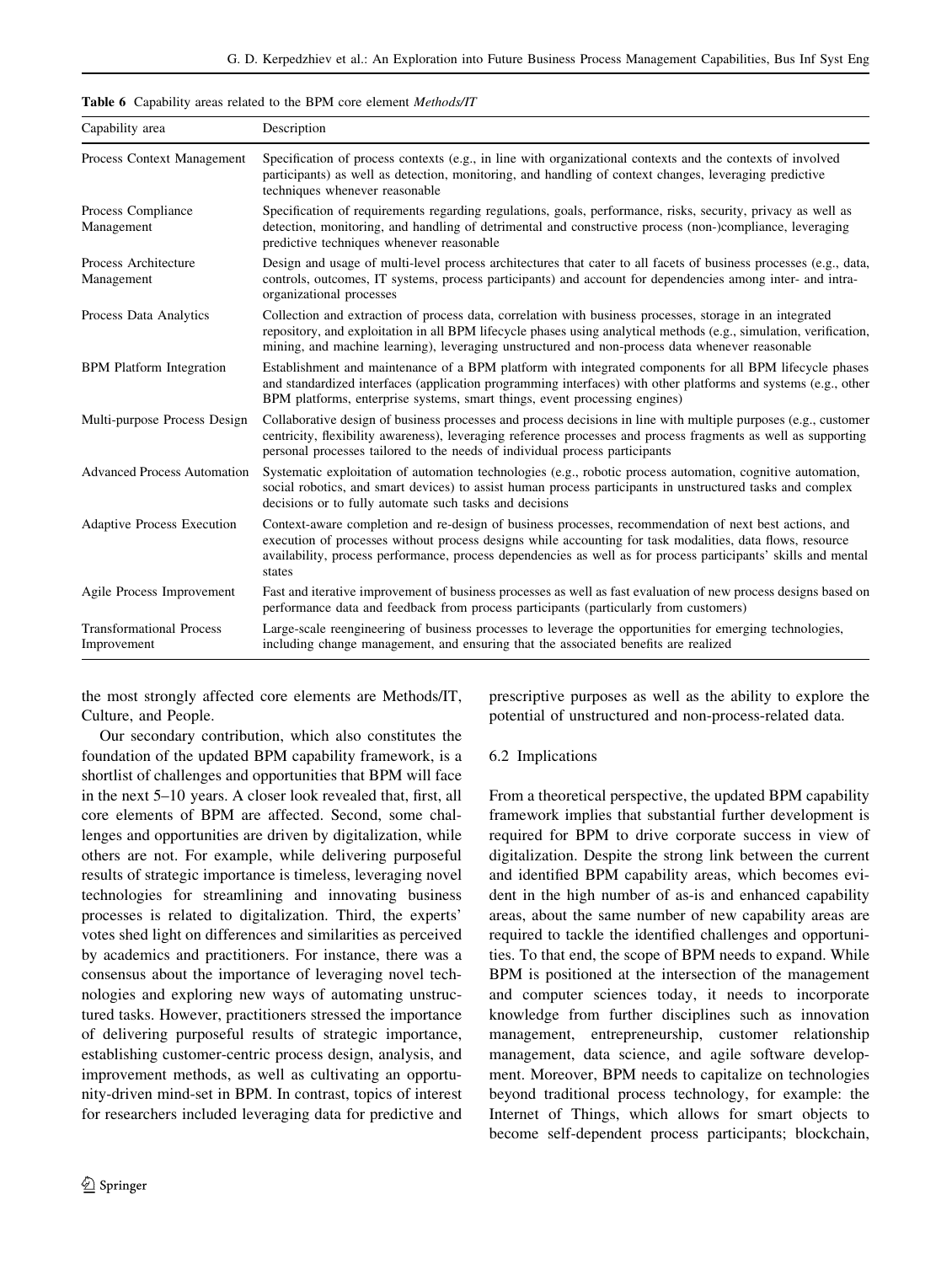| Capability area                    | Description                                                                                                                                                                                                                                    |
|------------------------------------|------------------------------------------------------------------------------------------------------------------------------------------------------------------------------------------------------------------------------------------------|
| <b>BPM</b> and Process<br>Literacy | Knowledge about relevant BPM methods and tools as well as about relevant process domains and related business<br>processes in the organization                                                                                                 |
| Data Literacy                      | Knowledge about data analysis techniques (e.g., statistical methods, data mining, machine learning, data quality<br>management), data privacy and security as well as about corporate data assets as far as related to business processes      |
| Innovation Literacy                | Knowledge about innovation techniques (e.g., creativity techniques, lateral thinking, design thinking, lean start-up, open<br>innovation, business model innovation) and ongoing innovation activities in the organization                     |
| Customer Literacy                  | Knowledge about customer analysis techniques (e.g., customer journey mapping, customer valuation, customer<br>segmentation) as well as about customers' needs, personal processes, and interaction preferences in omni-channel<br>environments |
| Digital Literacy                   | Knowledge about the mechanisms underlying the digital economy as well as about the opportunities associated with<br>emerging technologies                                                                                                      |

<span id="page-10-0"></span>

|  | Table 7 Capability areas related to the BPM core element People |  |  |  |  |  |  |  |  |  |  |
|--|-----------------------------------------------------------------|--|--|--|--|--|--|--|--|--|--|
|--|-----------------------------------------------------------------|--|--|--|--|--|--|--|--|--|--|

which facilitates the decentralized and trusted coordination of inter-organizational processes; and artificial intelligence, which enables the automation of unstructured tasks. As for challenges and opportunities, BPM researchers are advised not to lose sight of the challenges that BPM practitioners are facing in their daily business, while at the same time making sure that their latest achievements are known and adopted in practice.

Our results not only advance the understanding of BPM as a corporate capability but also extend papers that discuss the development of BPM. For example, we complement the works of van der Aalst  $(2013)$  $(2013)$  and Rosemann  $(2014)$  $(2014)$ . Whereas van der Aalst ([2013\)](#page-13-0) proposes process modeling languages, process enactment infrastructures, process model analysis, process mining, and process flexibility as important future topics, Rosemann ([2014\)](#page-12-0) emphasizes value-driven BPM, ambidextrous BPM, and customer process management. All these topics are covered in our framework. Moreover, our updated BPM capability framework operationalizes vom Brocke et al.'s ([2014\)](#page-13-0) principles of good BPM, which include the principles of context awareness, holism, technology appropriation, and purpose among others. The principle of context awareness, for example, is covered by capability areas such as Contextual BPM Governance, Contextual Process Governance, and Process Context Management. We confirmed all these observations by validating them with the respective researchers. Our results add to the descriptive knowledge of BPM. Considering the research streams located at the intersection of BPM and capability development (Sect. [2](#page-1-0)), they contribute to the first stream, which decomposes the overall BPM capability. Given the high fraction of new and enhanced capability areas, we also consider our presumption that digitalization calls for new BPM capability areas to be confirmed. Both the identified capability areas and the challenges and opportunities stimulate future research and a community-wide discussion on the future of BPM.

As for managerial implications, our results equip BPM practitioners with guidance for structured discussions on how to further develop their organization's BPM capability. Specifically, the capability framework ensures that all components constitutive of BPM in view of digitalization can be considered. Thereby, our finding that no capability area from de Bruin and Rosemann's ([2007\)](#page-12-0) capability framework will become obsolete instills confidence that past BPM investments have not been in vain. Moreover, although the capability framework still needs to be extended towards a maturity model, it can be used as a foundation for fit/gap analyses. Finally, the capability framework—particularly the capability areas related to Methods, IT, and People—shows how corporate BPM training programs should be enhanced to provide employees with the skills required for enabling efficient and effective processes in the future. In line with the extended scope of BPM, practitioners are advised to join forces with colleagues from other corporate functions more strongly than in the past. Finally, as indicated by the challenges and opportunities, practitioners should actively seek exchanges with BPM researchers, be receptive to the latest research, and experiment with new technology in order not to miss developments that help tackle the challenges and opportunities of BPM.

## 6.3 Limitations and Future Research

Our study is beset with limitations rooted in the nature of Delphi studies and our design decisions. First, as is typical for Delphi studies, our results are based on the perceptions of a limited number of experts recruited from our networks. Hence, we can make no formal claims about representativeness—even if the targeted composition of our panel and the experts' supportive feedback and high satisfaction make us confident about the validity of our results. Despite the precautions taken to offset subjective bias, we admit that our results are influenced by the design decisions. This includes the use of de Bruin and Rosemann's [\(2007](#page-12-0)) core elements of BPM for structuring challenges, opportunities, and capability areas as well as our decision regarding the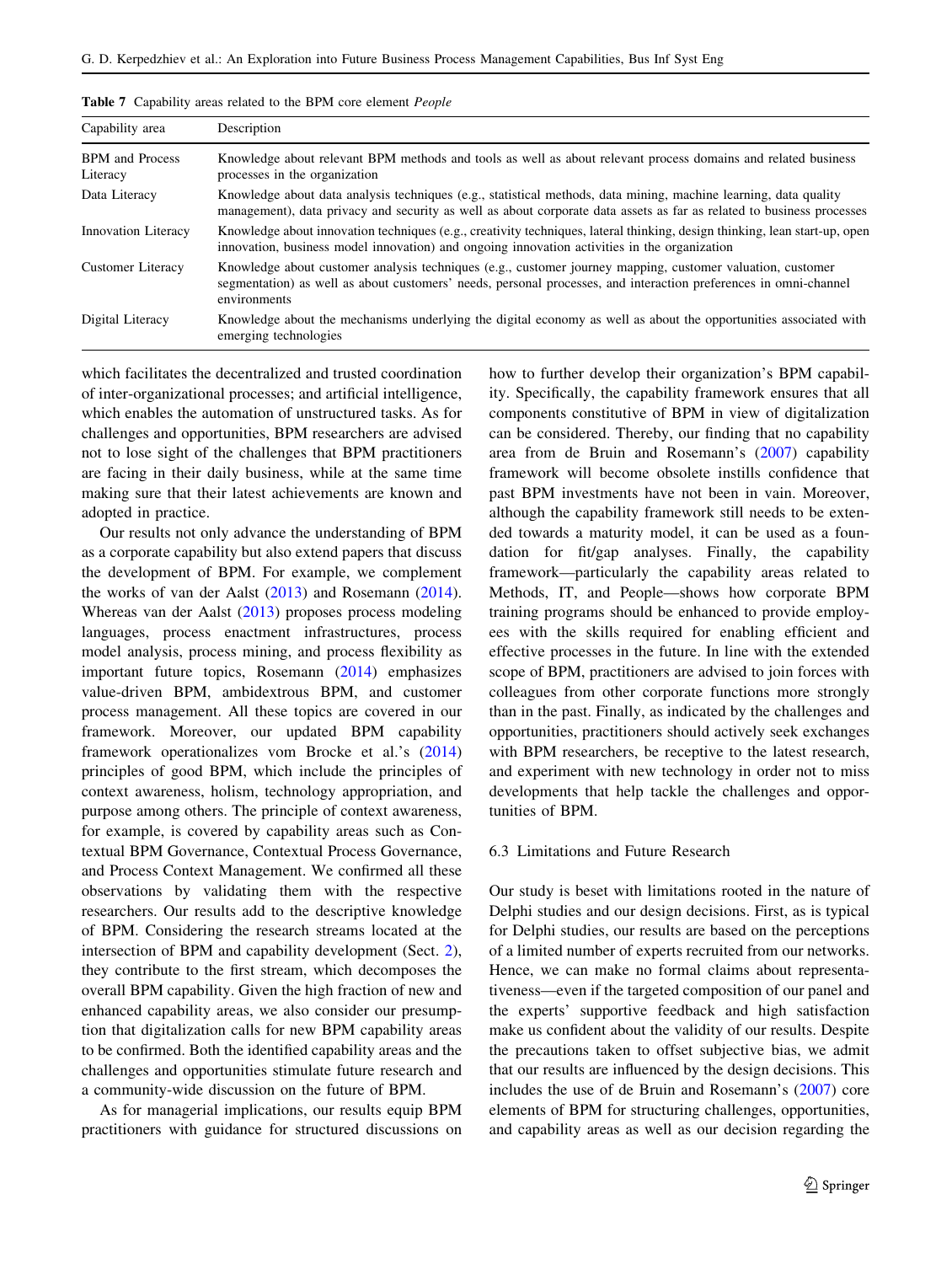| Capability area        | Description                                                                                                                                                                                                                                                                          |  |  |  |  |  |
|------------------------|--------------------------------------------------------------------------------------------------------------------------------------------------------------------------------------------------------------------------------------------------------------------------------------|--|--|--|--|--|
| Process<br>Centricity  | Commitment to think and work cross-functionally in terms of interconnected intra- and inter-organizational business<br>processes as well as to establish business processes as an essential management topic                                                                         |  |  |  |  |  |
| Evidence<br>Centricity | Commitment to ground BPM and process decisions on evidence and analytical insights                                                                                                                                                                                                   |  |  |  |  |  |
| Change<br>Centricity   | Commitment to continuously scrutinize business processes, to capitalize on opportunities of emerging technologies, to tackle<br>unprecedented challenges in the corporate environment, to learn from failure, and to embrace fast and iterative approaches to<br>change              |  |  |  |  |  |
| Customer<br>Centricity | Commitment to take the customer perspective, to embrace customer feedback in all BPM lifecycle phases, and to delight<br>customers with business processes that yield excellent products and services                                                                                |  |  |  |  |  |
| Employee<br>Centricity | Commitment to involving employees in BPM and process decisions, to account for the effects of these decisions on<br>employees' work lives, to contribute to employees' satisfaction and self-fulfillment, and to grant employees the sovereignty<br>to make self-dependent decisions |  |  |  |  |  |

<span id="page-11-0"></span>

|  |  | Table 8 Capability areas related to the BPM core element Culture |  |  |  |  |  |  |
|--|--|------------------------------------------------------------------|--|--|--|--|--|--|
|--|--|------------------------------------------------------------------|--|--|--|--|--|--|

overall number of capability areas. As is typical for many information systems research problems, there is no universal answer to the research question. Hence, our updated BPM capability framework represents one possible set of capability areas and a starting point for a community-wide discussion in line with the exploratory nature of Delphi studies. The same holds true for the identified challenges and opportunities.

Second, we did not question the fundamental concepts of BPM. This includes business processes, the core elements of BPM, and the BPM lifecycle. It may be argued that this decision was not radical enough for a study exploring BPM capability areas in view of digitalization. Yet, by drawing on accepted concepts, we established common ground across the panel. Perhaps more importantly, it allowed us to compare the identified to existing capability areas. As our Delphi study was initiated in line with the greenfield approach and 27 of 30 capability areas are either new or enhanced, we are confident that this design decision neither constrained the experts' creativity nor the future-oriented character of our study. Moreover, we treated digitalization as an umbrella term, abstracted from the effects of specific technologies. Finally, it needs to be highlighted that capability frameworks do not lead to benefits themselves. Rather, they should be used as a basis for deriving organization-specific capability development roadmaps and concrete projects.

Both the results of our research and the limitations inspire future research. First, we recommend conducting replication studies with different panels, including studies that abandon accepted BPM concepts as well as studies that investigate the effects of specific technologies on capability areas. The findings of these studies should eventually be consolidated through a meta-analysis to reach consensus at the community level. Second, to complement the explorative nature of the Delphi method, we recommend applying confirmative methods to analyze which capability

areas drive corporate success in different contexts. To that end, our capability areas can serve as independent variables, constructs such as BPM, process, and corporate success as mediating variables (de Bruin and Rosemann [2005](#page-12-0)), and context factors such as those included in the BPM context framework as moderators (vom Brocke et al. [2016](#page-13-0)). The updated BPM capability framework and the results of confirmative research help identify ideal–typical BPM capability configurations for different organizational contexts. Third, substantial research is required to address enhanced and novel capability areas. Finally, even if future research may extend the BPM capability areas identified in our Delphi study, our results can be used to update existing BPM maturity models. This includes developing assessment criteria and methods as well as compiling good practices. Such updated BPM maturity models will help practitioners conduct fit/gap analyses, derive capability development roadmaps, and prioritize investments to purposefully drive corporate success through BPM in view of digitalization.

Acknowledgement Open Access funding provided by Projekt DEAL.

Open Access This article is licensed under a Creative Commons Attribution 4.0 International License, which permits use, sharing, adaptation, distribution and reproduction in any medium or format, as long as you give appropriate credit to the original author(s) and the source, provide a link to the Creative Commons licence, and indicate if changes were made. The images or other third party material in this article are included in the article's Creative Commons licence, unless indicated otherwise in a credit line to the material. If material is not included in the article's Creative Commons licence and your intended use is not permitted by statutory regulation or exceeds the permitted use, you will need to obtain permission directly from the copyright holder. To view a copy of this licence, visit [http://creativecommons.](http://creativecommons.org/licenses/by/4.0/) [org/licenses/by/4.0/.](http://creativecommons.org/licenses/by/4.0/)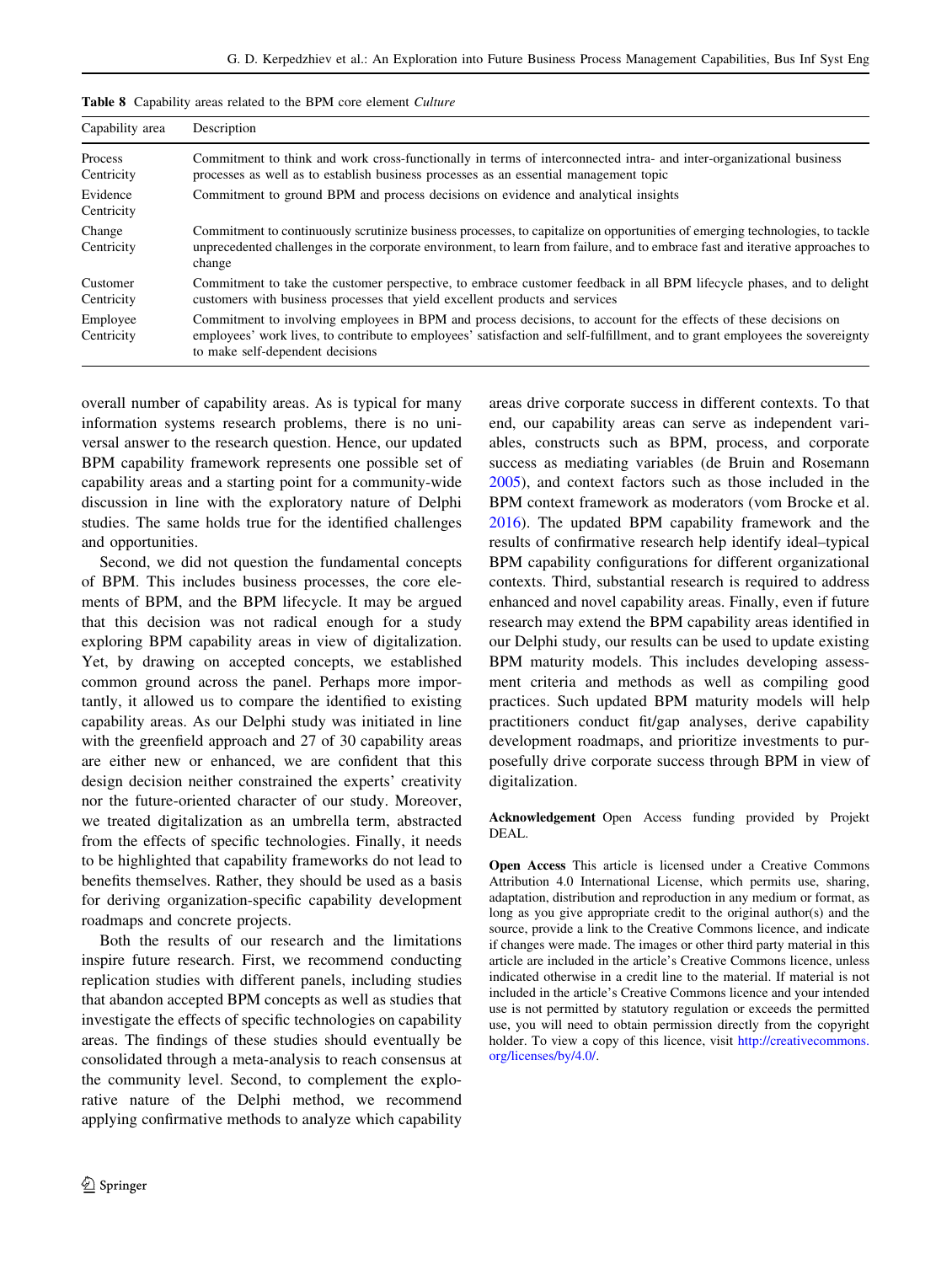#### <span id="page-12-0"></span>References

- Amit R, Schoemaker PJH (1993) Strategic assets and organizational rent. Strateg Manag J 14:33–46. [https://doi.org/10.1002/smj.](https://doi.org/10.1002/smj.4250140105) [4250140105](https://doi.org/10.1002/smj.4250140105)
- Barney JB (2000) Firm resources and sustained competitive advantage. Adv Strateg Manag 17:203–227
- Becker J, vom Brocke J, Heddier M, Seidel S (2015) In search of information systems (grand) challenges. Bus Inf Syst Eng 57:377–390. <https://doi.org/10.1007/s12599-015-0394-0>
- Berger S, Denner M-S, Röglinger M (2018) The nature of digital technologies—development of a multi-layer taxonomy. In: 26th European conference on information systems, Portsmouth
- Colbert A, Yee N, George G (2016) The digital workforce and the workplace of the future. Acad Manag J 59:731–739. [https://doi.](https://doi.org/10.5465/amj.2016.4003) [org/10.5465/amj.2016.4003](https://doi.org/10.5465/amj.2016.4003)
- Dalkey N, Helmer O (1963) An experimental application of the DELPHI method to the use of experts. Manag Sci 9:458–467. <https://doi.org/10.1287/mnsc.9.3.458>
- de Bruin T, Rosemann M (2005) Towards a business process management maturity model. In: ECIS 2005 proceedings of the thirteenth European conference on information systems, Regensburg
- de Bruin T, Rosemann M (2007) Using the Delphi technique to identify BPM capability areas. In: ACIS 2007 proceedings, 42
- Dumas M, La Rosa M, Mendling J, Reijers HA (2018) Fundamentals of business process management. Springer, Berlin
- Gimpel H, Hosseini S, Huber R, Probst L, Röglinger M, Faisst U (2018) Structuring digital transformation: a framework of action fields and its application at ZEISS. J Inf Technol Theory Appl 19:Article 3
- Hammer M (2007) The process audit. [https://hbr.org/2007/04/the](https://hbr.org/2007/04/the-process-audit)[process-audit](https://hbr.org/2007/04/the-process-audit). Accessed 31 May 2019
- Harmon P (2018) The state of business process management 2018. [https://www.redhat.com/cms/managed-files/mi-bptrends-state](https://www.redhat.com/cms/managed-files/mi-bptrends-state-of-bpm-2018-survey-analyst-paper-201803-en.pdf)[of-bpm-2018-survey-analyst-paper-201803-en.pdf](https://www.redhat.com/cms/managed-files/mi-bptrends-state-of-bpm-2018-survey-analyst-paper-201803-en.pdf). Accessed 31 May 2019
- Heckman JJ (2010) Selection bias and self-selection. In: Durlauf SN, Blume LE (eds) Microeconometrics, vol 24. Palgrave Macmillan, London, pp 242–266
- Johannsen F, Fill H-G (2017) Meta modeling for business process improvement. Bus Inf Syst Eng 59:251–275. [https://doi.org/10.](https://doi.org/10.1007/s12599-017-0477-1) [1007/s12599-017-0477-1](https://doi.org/10.1007/s12599-017-0477-1)
- Kasiri N, Sharda R, Hardgrave B (2012) A balanced scorecard for item-level RFID in the retail sector: a Delphi study. Eur J Inf Syst 21:255–267. <https://doi.org/10.1057/ejis.2011.33>
- Keeney S, Hasson F, McKenna H (2006) Consulting the oracle: ten lessons from using the Delphi technique in nursing research. J Adv Nurs 53:205–212
- Klun M, Trkman P (2018) Business process management—at the crossroads. Bus Process Manag J 24:786–813. [https://doi.org/10.](https://doi.org/10.1108/bpmj-11-2016-0226) [1108/bpmj-11-2016-0226](https://doi.org/10.1108/bpmj-11-2016-0226)
- Kohlbacher M, Reijers HA (2013) The effects of process-oriented organizational design on firm performance. Bus Process Manag J 19:245–262. <https://doi.org/10.1108/14637151311308303>
- König UM, Linhart A, Röglinger M (2018) Why do business processes deviate? Results from a Delphi study. Bus Res 5:87. <https://doi.org/10.1007/s40685-018-0076-0>
- Krippendorff K (2013) Content analysis: An introduction to its methodology, 3rd edn. Sage, Los Angeles
- Lacity MC, Janson MA (1994) Understanding qualitative data: a framework of text analysis methods. J Manag Inf Syst 11:137–155. <https://doi.org/10.1080/07421222.1994.11518043>
- Lang M, Wiesche M, Krcmar H (2018) Criteria for selecting cloud service providers: a Delphi study of quality-of-service attributes. Inf Manag 55:746–758. <https://doi.org/10.1016/j.im.2018.03.004>
- Legner C, Eymann T, Hess T, Matt C, Böhmann T, Drews P, Mädche A, Urbach N, Ahlemann F (2017) Digitalization: opportunity and challenge for the business and information systems engineering community. Bus Inf Syst Eng 59:301–308. [https://doi.org/10.](https://doi.org/10.1007/s12599-017-0484-2) [1007/s12599-017-0484-2](https://doi.org/10.1007/s12599-017-0484-2)
- Lehnert M, Linhart A, Röglinger M (2016) Value-based process project portfolio management: integrated planning of BPM capability development and process improvement. Bus Res 9:377–419. <https://doi.org/10.1007/s40685-016-0036-5>
- Motahari-Nezhad HR, Swenson KD (2013) Adaptive case management: overview and research challenges. In: 2013 IEEE 15th conference on business informatics. IEEE, pp 264–269
- Oberländer AM, Röglinger M, Rosemann M, Kees A (2017) Conceptualizing business-to-thing interactions—a sociomaterial perspective on the Internet of Things. Eur J Inf Syst 27:486–502. <https://doi.org/10.1080/0960085x.2017.1387714>
- Okoli C, Pawlowski SD (2004) The Delphi method as a research tool: an example, design considerations and applications. Inf Manag 42:15–29. <https://doi.org/10.1016/j.im.2003.11.002>
- Paré G, Cameron A-F, Poba-Nzaou P, Templier M (2013) A systematic assessment of rigor in information systems rankingtype Delphi studies. Inf Manag 50:207–217. [https://doi.org/10.](https://doi.org/10.1016/j.im.2013.03.003) [1016/j.im.2013.03.003](https://doi.org/10.1016/j.im.2013.03.003)
- Pöppelbuß J, Plattfaut R, Niehaves B (2015) How do we progress? An exploration of alternate explanations for bpm capability development. Commun Assoc Inf Syst 36:Article 1
- Recker J (2014) Suggestions for the next wave of BPM research: strengthening the theoretical core and exploring the protective belt. J Inf Technol Theory Appl 15:Article 2
- Recker J, Mendling J (2016) The state of the art of business process management research as published in the BPM conference. Bus Inf Syst Eng 58:55–72. [https://doi.org/10.1007/s12599-015-](https://doi.org/10.1007/s12599-015-0411-3) [0411-3](https://doi.org/10.1007/s12599-015-0411-3)
- Röglinger M, Pöppelbuß J, Becker J (2012) Maturity models in business process management. Bus Process Manag J 18:328–346. <https://doi.org/10.1108/14637151211225225>
- Rosemann M (2014) Proposals for future BPM research directions. In: van der Aalst W, Mylopoulos J, Rosemann M, Shaw MJ, Szyperski C, Ouyang C, Jung J-Y (eds) Asia Pacific business process management, vol 181. Springer, Cham, pp 1–15
- Rosemann M, vom Brocke J (eds) (2015a) Handbook on business process management 1. Springer, Berlin
- Rosemann M, vom Brocke J (eds) (2015b) Handbook on business process management 2. Springer, Berlin
- Rosemann M, vom Brocke J (2015c) The six core elements of business process management. In: Rosemann M, vom Brocke J (eds) Handbook on business process management 1. Springer, Berlin, pp 105–122
- Schmidt RC (1997) Managing Delphi surveys using nonparametric statistical techniques. Decis Sci 28:763–774. [https://doi.org/10.](https://doi.org/10.1111/j.1540-5915.1997.tb01330.x) [1111/j.1540-5915.1997.tb01330.x](https://doi.org/10.1111/j.1540-5915.1997.tb01330.x)
- Schmidt R, Lyytinen K, Keil M, Cule P (2001) Identifying software project risks: an international Delphi study. J Manag Inf Syst 17:5–36. <https://doi.org/10.1080/07421222.2001.11045662>
- Schmiedel T, vom Brocke J, Recker J (2013) Which cultural values matter to business process management? Bus Process Manag J 19:292–317. <https://doi.org/10.1108/14637151311308321>
- Sharp A (2013) Peace accord reached! Process vs. capability debate ends with a whimper. [http://www.bptrends.com/publicationfiles/](http://www.bptrends.com/publicationfiles/10-01-2013-COL-Practitioner%2527s%20Perspective-Peace%20Accord%20Reached-Alec%20Sharp.pdf) [10-01-2013-COL-Practitioner%27s%20Perspective-Peace%](http://www.bptrends.com/publicationfiles/10-01-2013-COL-Practitioner%2527s%20Perspective-Peace%20Accord%20Reached-Alec%20Sharp.pdf) [20Accord%20Reached-Alec%20Sharp.pdf.](http://www.bptrends.com/publicationfiles/10-01-2013-COL-Practitioner%2527s%20Perspective-Peace%20Accord%20Reached-Alec%20Sharp.pdf) Accessed 15 January 2020